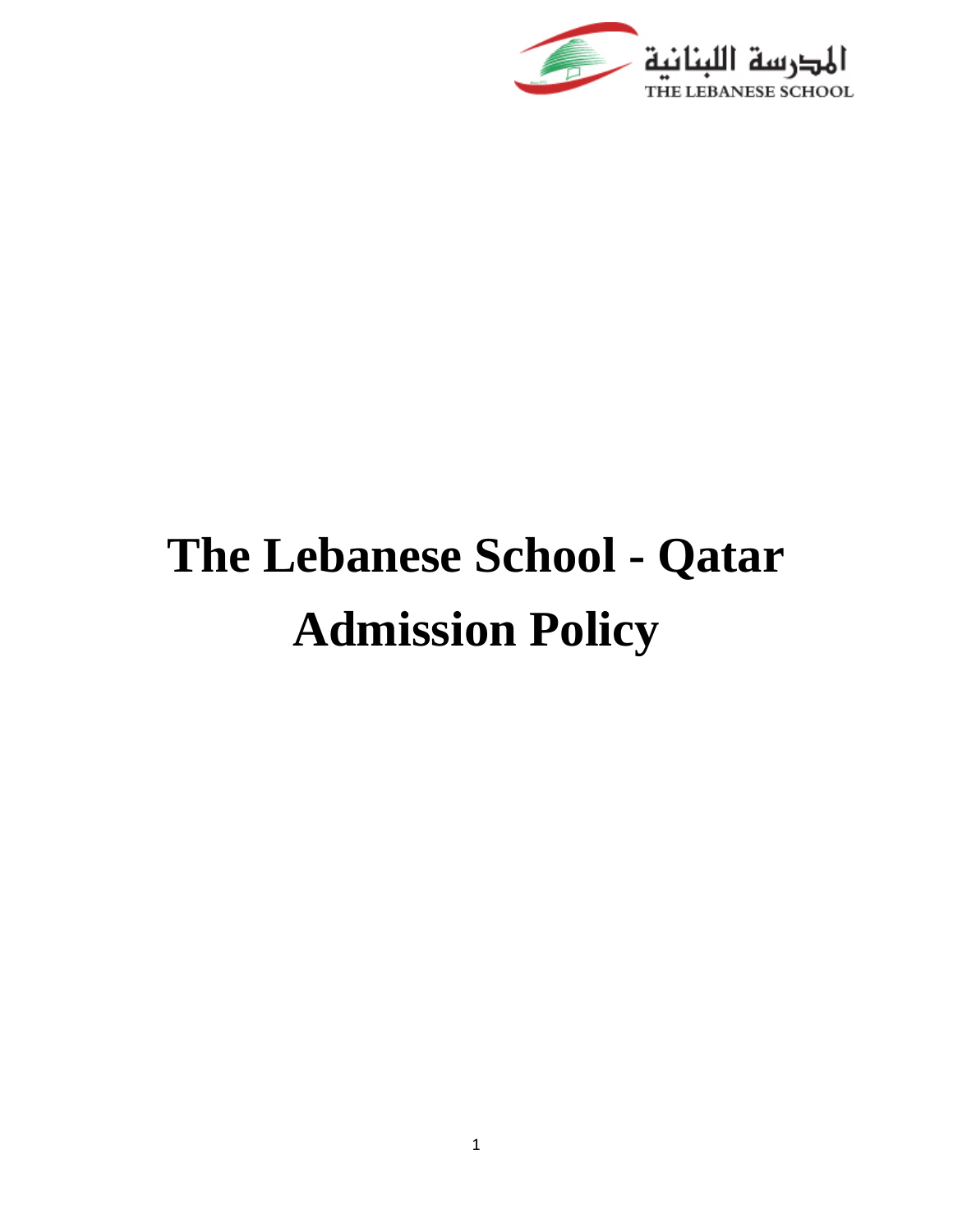

# **Introduction**

LSQ is guided by the official Lebanese Curriculum, complemented by International Standards to provide high-quality education for all its learners, in all stages (NRS/PS till GR12/ES3). The school is committed to creating a safe learning environment by improving students' wellbeing and equipping them with the 21<sup>st</sup> Century Skills in order to reach their full potentials.

#### **Purpose**

The purpose of the Admission Policy is to facilitate the admission process for the applicants by outlining the general guidelines and required documents.

# **Admission Eligibility**

LSQ welcomes families from Lebanese and Qatari nationalities. It is sufficient that one parent carries the Lebanese nationality to be eligible to apply to the school.

# **Registration Process**

The parent must first submit an online application by visiting [\(lsq.sch.qa](file:///C:/Users/97433/Downloads/lsq.sch.qa)  $\rightarrow$  Admission  $\rightarrow$  New Students Application), where they need to fill out the required information and attach all the needed documents. Once the application is submitted, an automatically generated email will be sent including the application number, parent username and password. The parent, then, can use their guest login username and password to access and track the status of their application.

#### **Required Documents**

- Valid copy of student's passport and Qatari Residency Permit (QID)
- Valid copy of both parents' passports and QIDs
- Copy of student's birth certificate
- Copy of student's Vaccination Card
- Municipality Plate (Blue Plate)
- Family Civil Extract
- Father or Mother Employment Certificate
- Student's Hamad Health Card
- Student's Medical Fitness Certificate from Hamad Medical Health Center
- Financial Clearance from the Previous School (applicable to schools in Qatar only)
- Covid-19 Vaccination Certificate (if available)
- Student's Attendance Letter (completion of Term 1)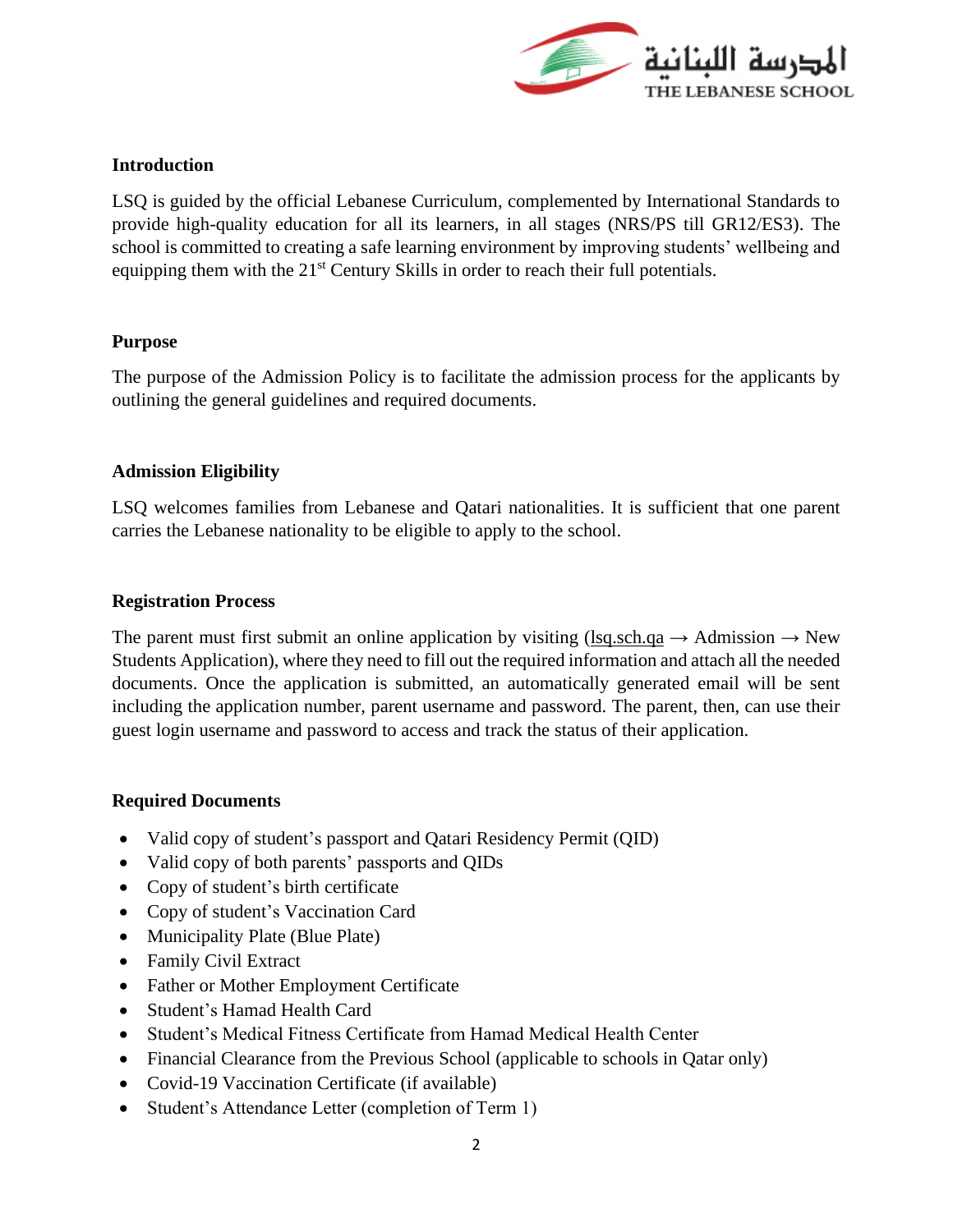

- Student's Conduct Record issued from the previous school or nursery
- Student's Promotion Certificate (passing current grade level) **In case the applicant is coming from Lebanon, the Promotion Certificate must be issued by the Lebanese Ministry of Education and Higher Education.**
- Official Brevet Certificate (for applicants to Gr10/ES1 and above)
- Recent official Academic Report (signed and sealed by the previous school)

The last two documents should be authenticated by the:

- Ministry of Education and Higher Education in Lebanon
- Ministry of Foreign Affairs in Lebanon
- Embassy of Qatar in Lebanon
- Ministry of Foreign Affair in Qatar

**NB:** In case the child's Qatari Residency Permit is not issued at the time of submitting the application, the parent can still apply to the school. However, their application will not be processed until a valid copy of QID is submitted.

#### **Admission Process**

The admission process begins once the online application has been submitted. Depending on the students' age ranges, and as per the International Education Systems Equivalency, grade levels are allocated and /or verified as per the tables below:

| <b>Class</b>  | Age     | <b>Completed Age</b>  |
|---------------|---------|-----------------------|
| <b>PS/NRS</b> | 3 years | Jan 31 or prior to it |
| MS/KG1        | 4 years | Jan 31 or prior to it |
| GS/KG2        | 5 Years | Jan 31 or prior to it |
| EB1/GR1       | 6 years | Jan 31 or prior to it |

#### **Student's Age-Range**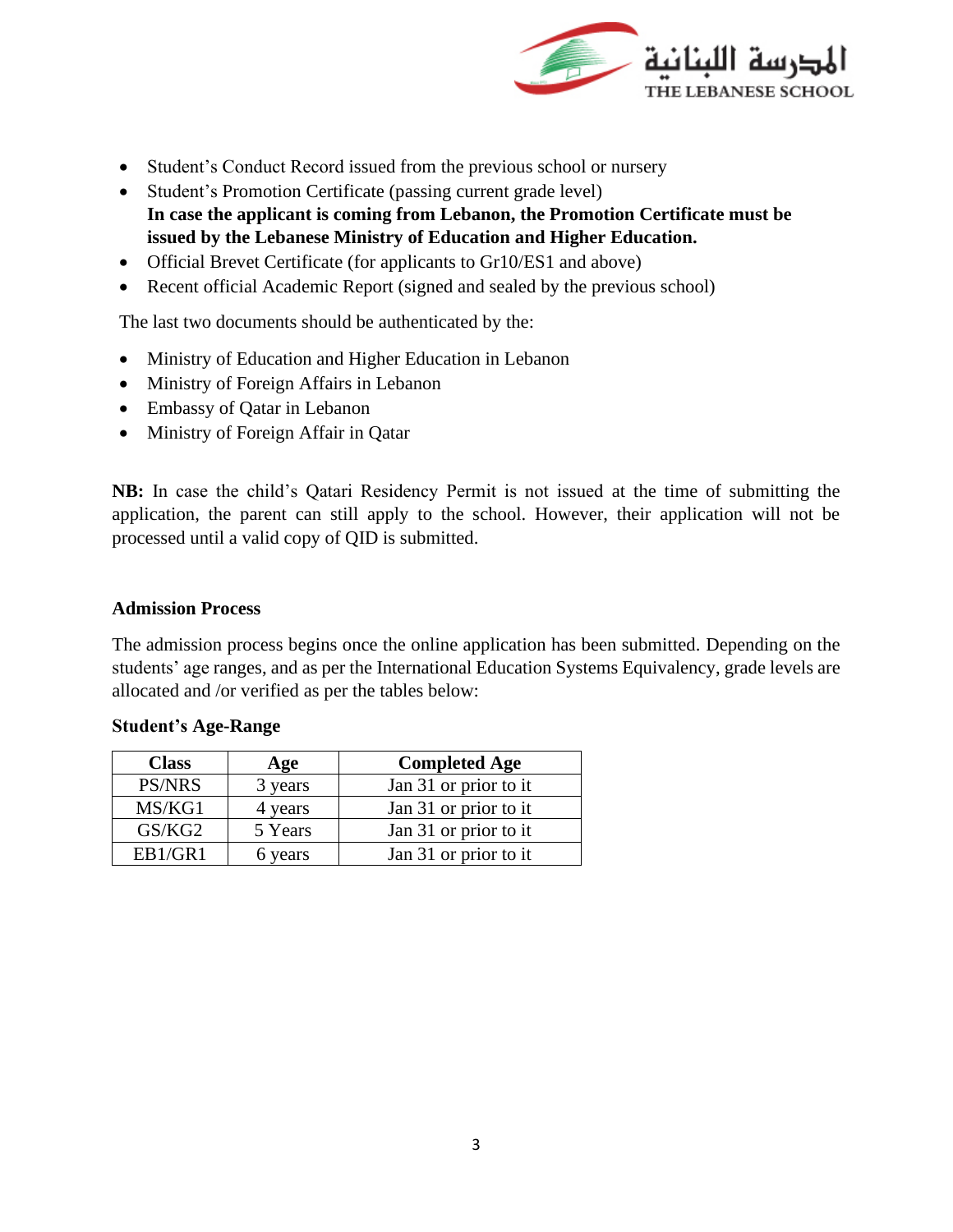

# **International Education Systems Equivalency**

| Age              | Qatar<br>Curriculum<br>(Government) | <b>Oatar</b><br><b>National</b><br>Curriculum<br>(private) | Jordanian       | Palestine       | Tunisian        | Lebanese<br><b>Curriculums</b> | <b>English (National</b><br>Curriculum)                            | <b>USA</b>                                     | International<br><b>Baccalaureate</b><br>(IB) |  |
|------------------|-------------------------------------|------------------------------------------------------------|-----------------|-----------------|-----------------|--------------------------------|--------------------------------------------------------------------|------------------------------------------------|-----------------------------------------------|--|
| Academic<br>Year | September to June                   |                                                            |                 |                 |                 |                                |                                                                    |                                                |                                               |  |
| $3 - 4$          | $\mathcal{L}_{\mathcal{A}}$         | KG <sub>1</sub>                                            | Pre-<br>School  | KG <sub>1</sub> | Pre-<br>School  | Pre-School                     | Pre-School                                                         | Pre-School                                     | Pre-School 3                                  |  |
| $4 - 5$          | Rawda KG1                           | KG <sub>2</sub>                                            | KG <sub>1</sub> | KG <sub>2</sub> | KG <sub>1</sub> | KG <sub>1</sub>                | Reception                                                          | Pre-KG                                         | Pre-School 4                                  |  |
| $5-6$            | Tamhidi KG2                         | Year 1                                                     | KG <sub>2</sub> | Year 1          | KG <sub>2</sub> | KG <sub>2</sub>                | Year 1                                                             | KG                                             | Pre-School 5                                  |  |
| $6 - 7$          | Grade 1                             | Year 2                                                     | Grade 1         | Year 2          | Grade 1         | Grade 1                        | Year 2                                                             | Grade 1                                        | Grade 1                                       |  |
| $7 - 8$          | Grade 2                             | Year 3                                                     | Grade 2         | Year 3          | Grade 2         | Grade 2                        | Year 3                                                             | Grade 2                                        | Grade 2                                       |  |
| $8 - 9$          | Grade 3                             | Year 4                                                     | Grade 3         | Year 4          | Grade 3         | Grade 3                        | Year 4                                                             | Grade 3                                        | Grade 3                                       |  |
| $9 - 10$         | Grade 4                             | Year 5                                                     | Grade 4         | Year 5          | Grade 4         | Grade 4                        | Year 5                                                             | Grade 4                                        | Grade 4                                       |  |
| $10 - 11$        | Grade 5                             | Year 6                                                     | Grade 5         | Year 6          | Grade 5         | Grade 5                        | Year 6                                                             | Grade 5                                        | Grade 5                                       |  |
| $11 - 12$        | Grade 6                             | Year 7                                                     | Grade 6         | Year 7          | Grade 6         | Grade 6                        | Year 7                                                             | Grade 6                                        | Grade 6                                       |  |
| $12 - 13$        | Grade 7                             | Year 8                                                     | Grade 7         | Year 8          | Grade 7         | Grade 7                        | Year 8                                                             | Grade 7                                        | Grade 7                                       |  |
| $13 - 14$        | Grade 8                             | Year 9                                                     | Grade 8         | Year 9          | Grade 8         | Grade 8                        | Year 9                                                             | Grade 8                                        | Grade 8                                       |  |
| 14-15            | Grade 9                             | Year 10                                                    | Grade 9         | Year 10         | Grade 9         | Grade 9                        | Year 10                                                            | Grade 9                                        | Grade 9                                       |  |
| 15-16            | Grade 10                            | Year 11                                                    | Grade 10        | Year 11         | Grade 10        | Grade 10                       | Year 11                                                            | Grade 10                                       | Grade 10                                      |  |
| $16-17$          | Grade 11                            | Year 12                                                    | Grade 11        | Year 12         | Grade 11        | Grade 11                       | Year 12                                                            | Grade 11                                       | Grade 11                                      |  |
| 17-18            | Grade 12                            | $\blacksquare$                                             | Grade 12        | $\blacksquare$  | Grade 12        | Grade 12                       | Year 13                                                            | Grade 12                                       | Grade 12                                      |  |
| 18-19            |                                     | $\blacksquare$                                             |                 | $\blacksquare$  | Grade 13        |                                |                                                                    |                                                |                                               |  |
| Public<br>Exams  |                                     |                                                            |                 |                 |                 |                                | Yr 10/11 (GCSE or<br>IGCSE). Yr 12/13 (As<br>and A level) or other | Grade 11<br>Certificate<br>Grade 12<br>Diploma | IB Certificate or<br>Diploma                  |  |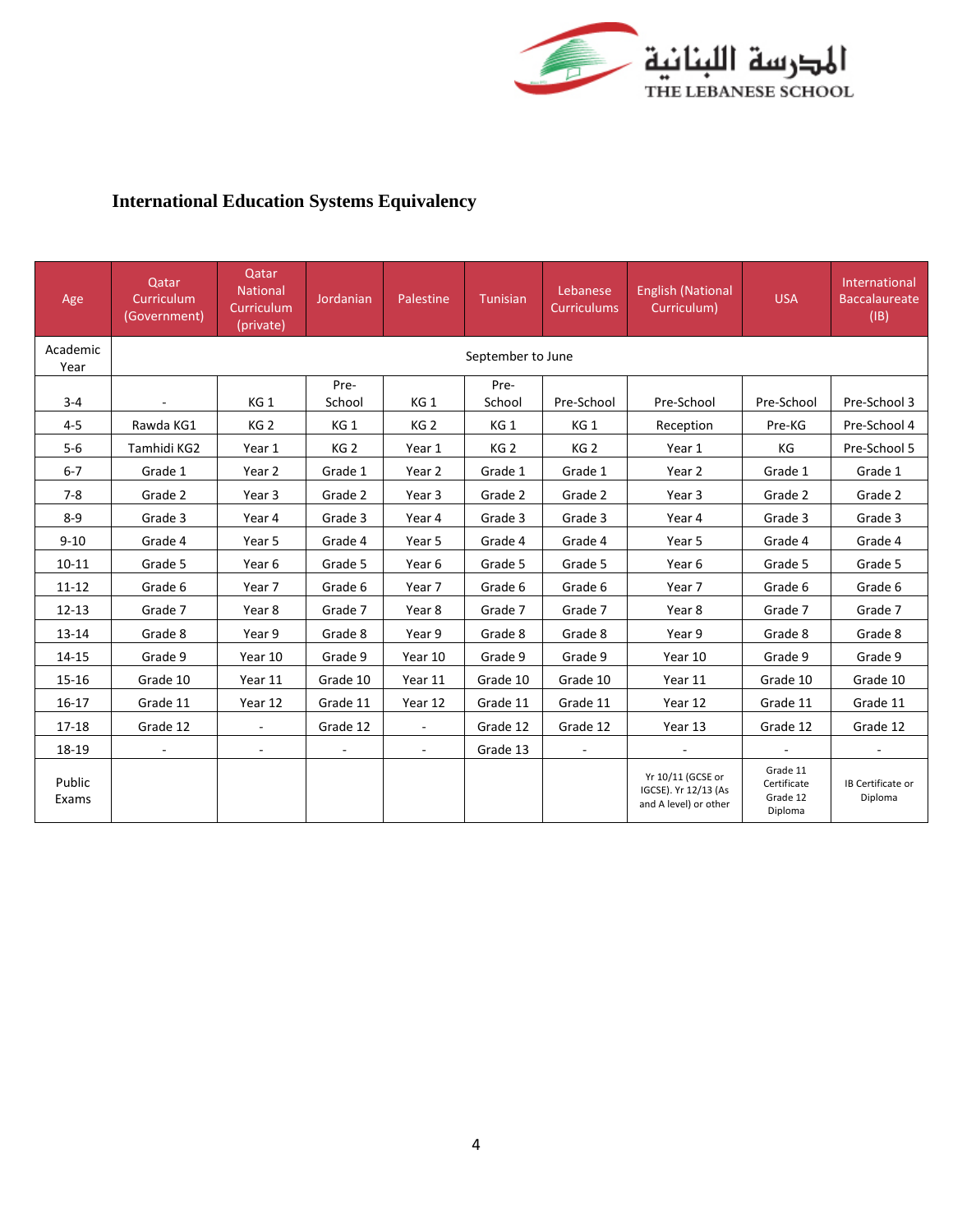

| Age              | Qatar<br>Curriculum<br>(Government) | Qatar<br><b>National</b><br>Curriculum<br>(private) | French                                   | German                   | Canadian                     | Filipino                                       | Indian<br><b>CBSE</b>   | Pakistan        | Sri Lanka<br>Curriculum |
|------------------|-------------------------------------|-----------------------------------------------------|------------------------------------------|--------------------------|------------------------------|------------------------------------------------|-------------------------|-----------------|-------------------------|
| Academic<br>Year |                                     | June to March                                       | April to March                           |                          |                              |                                                |                         |                 |                         |
| $3 - 4$          |                                     | KG <sub>1</sub>                                     | <b>PS</b>                                | Pre-<br>School           | Pre-<br>School               | Pre-School                                     | KG 1                    | Pre             | <b>LKG</b>              |
| $4 - 5$          | Rawda KG1                           | KG <sub>2</sub>                                     | <b>MS</b>                                | KG <sub>1</sub>          | Pre-KG                       | KG <sub>1</sub>                                | KG <sub>2</sub>         | $KG-1$          | <b>UKG</b>              |
| $5-6$            | Tamhidi KG2                         | Year 1                                              | <b>GS</b>                                | KG <sub>2</sub>          | KG                           | KG <sub>2</sub>                                | Prim.1                  | KG <sub>2</sub> | Year 1                  |
| $6 - 7$          | Grade 1                             | Year 2                                              | <b>CP</b>                                | Grade 1                  | Grade 1                      | Grade 1                                        | Prim.2                  | Grade 1         | Year 2                  |
| $7 - 8$          | Grade 2                             | Year 3                                              | CE <sub>1</sub>                          | Grade 2                  | Grade 2                      | Grade 2                                        | Prim.3                  | Grade 2         | Year 3                  |
| $8 - 9$          | Grade 3                             | Year 4                                              | CE <sub>2</sub>                          | Grade 3                  | Grade 3                      | Grade 3                                        | Prim.4                  | Grade 3         | Year 4                  |
| $9 - 10$         | Grade 4                             | Year 5                                              | CM <sub>1</sub>                          | Grade 4                  | Grade 4                      | Grade 4                                        | Prim.5                  | Grade 4         | Year 5                  |
| $10 - 11$        | Grade 5                             | Year 6                                              | CM <sub>2</sub>                          | Grade 5                  | Grade 5                      | Grade 5                                        | Middle.6                | Grade 5         | Year 6                  |
| $11 - 12$        | Grade 6                             | Year 7                                              | 6 e                                      | Grade 6                  | Grade 6                      | Grade 6                                        | Middle.7                | Grade 6         | Year 7                  |
| $12 - 13$        | Grade 7                             | Year 8                                              | 5e                                       | Grade 7                  | Grade 7                      | Grade 7                                        | Middle.8                | Grade 7         | Year 8                  |
| $13 - 14$        | Grade 8                             | Year 9                                              | 4 e                                      | Grade 8                  | Grade 8                      | Grade 8                                        | Secon.9                 | Grade 8         | Year 9                  |
| 14-15            | Grade 9                             | Year 10                                             | 3e                                       | Grade 9                  | Grade 9                      | Grade 9                                        | Secon.10                | Grade 9         | Year 10                 |
| 15-16            | Grade 10                            | Year 11                                             | 2 de                                     | Grade 10                 | Grade 10                     | Grade 10                                       | Secon.11                | Grade 10        | Year 11                 |
| $16-17$          | Grade 11                            | Year 12                                             | 1ere                                     | Grade 11                 | Grade 11                     | Grade 11                                       | Secon.12                | Grade 11        | Year 12                 |
| $17 - 18$        | Grade 12                            | $\blacksquare$                                      | Terminale                                | Grade 12                 | Grade 12                     | Grade 12                                       |                         | Grade 12        | Year 13                 |
| 18-19            |                                     | $\sim$                                              |                                          |                          |                              | $\sim$                                         |                         |                 |                         |
| Public<br>Exams  |                                     |                                                     | Baccalaureate<br>(Prof, Tech<br>General) | Grade<br>11/12<br>Abilur | Vocational<br>or<br>Academic | Grade 10<br>Certificate<br>Grade 12<br>Diploma | Grade 12<br><b>CBSE</b> | Certificate     |                         |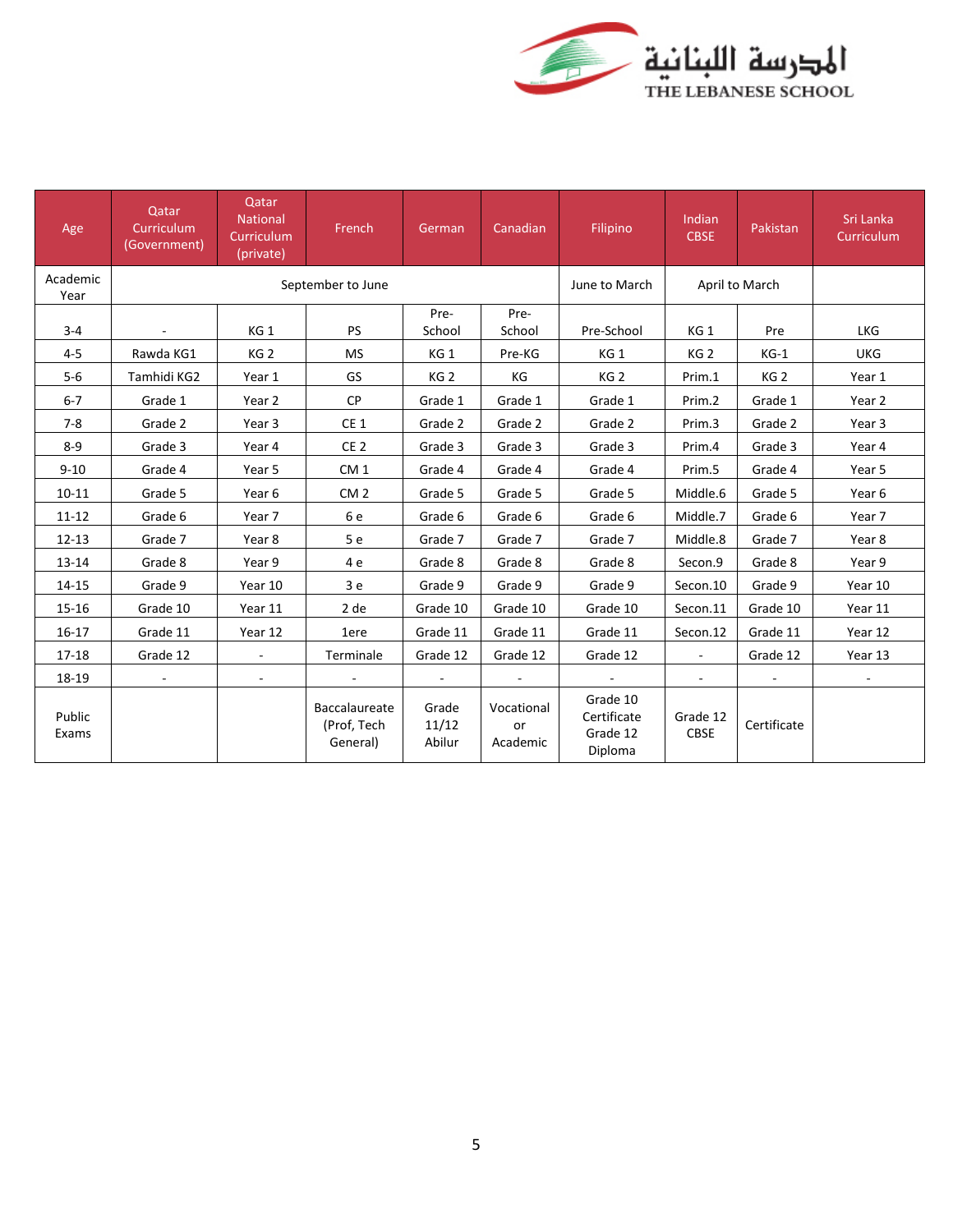

| Age              | Qatar<br>Curriculum     | Egypt                                                                       | <b>Brazil</b> | <b>Finnish</b>           | Turkey          | Italy                                                       | Spanish                                   | Australia                            | <b>South Africa</b>                                  |  |
|------------------|-------------------------|-----------------------------------------------------------------------------|---------------|--------------------------|-----------------|-------------------------------------------------------------|-------------------------------------------|--------------------------------------|------------------------------------------------------|--|
| Academic<br>Year | September to June       |                                                                             |               |                          |                 |                                                             |                                           |                                      | School year starts January so 6<br>on the 1st of Jan |  |
| $3 - 4$          | $\sim$                  | KG <sub>1</sub>                                                             | $\sim$        | $\overline{\phantom{a}}$ | KG <sub>1</sub> | KG 1                                                        | KG1                                       | Pre-School                           | $\blacksquare$                                       |  |
| $4 - 5$          | Rawda                   | KG <sub>2</sub>                                                             | Pre-School 1  |                          | KG <sub>2</sub> | KG <sub>2</sub>                                             | KG <sub>2</sub>                           | Pre-School                           |                                                      |  |
| $5-6$            | Tamhidi                 | Grade 1                                                                     | Pre-School 2  | Grade 0                  | Grade 1         | KG <sub>3</sub>                                             | KG <sub>3</sub>                           | КG                                   | Grade 0                                              |  |
| $6-7$            | Grade 1                 | Grade 2                                                                     | Year 1        | Grade 1                  | Grade 2         | Grade 1                                                     | Grade 1                                   | Grade 1                              | Grade 1                                              |  |
| $7 - 8$          | Grade 2                 | Grade 3                                                                     | Year 2        | Grade 2                  | Grade 3         | Grade 2                                                     | Grade 2                                   | Grade 2                              | Grade 2                                              |  |
| $8 - 9$          | Grade 3                 | Grade 4                                                                     | Year 3        | Grade 3                  | Grade 4         | Grade 3                                                     | Grade 3                                   | Grade 3                              | Grade 3                                              |  |
| $9 - 10$         | Grade 4                 | Grade 5                                                                     | Year 4        | Grade 4                  | Grade 5         | Grade 4                                                     | Grade 4                                   | Grade 4                              | Grade 4                                              |  |
| $10 - 11$        | Grade 5                 | Grade 6                                                                     | Year 5        | Grade 5                  | Grade 6         | Grade 5                                                     | Grade 5                                   | Grade 5                              | Grade 5                                              |  |
| $11 - 12$        | Grade 6                 | Grade 7                                                                     | Year 6        | Grade 6                  | Grade 7         | Grade 6                                                     | Grade 6                                   | Grade 6                              | Grade 6                                              |  |
| $12 - 13$        | Grade 7                 | Grade 8                                                                     | Year 7        | Grade 7                  | Grade 8         | Grade 7                                                     | Grade 7                                   | Grade 7                              | Grade 7                                              |  |
| $13 - 14$        | Grade 8                 | Grade 9                                                                     | Year 8        | Grade 8                  | Grade 9         | Grade 8                                                     | Grade 8                                   | Grade 8                              | Grade 8                                              |  |
| 14-15            | Grade 9                 | Grade 10                                                                    | Year 9        | Grade 9                  | Grade 10        | Grade 9                                                     | Grade 9                                   | Grade 9                              | Grade 9                                              |  |
| $15 - 16$        | Grade 10                | Grade 11                                                                    | Senior 1      | Grade 10                 | Grade 11        | Grade 10                                                    | Grade 10                                  | Grade 10                             | Grade 10                                             |  |
| $16 - 17$        | Grade 11                | Grade 12                                                                    | Senior 2      | Grade 11                 | Grade 12        | Grade 11                                                    | Grade 11                                  | Grade 11                             | Grade 11                                             |  |
| 17-18            | Grade 12                |                                                                             | Senior 3      | Grade 12                 |                 | Grade 12                                                    | Grade 12                                  | Grade 12                             | Grade 12                                             |  |
| 18-19            |                         |                                                                             |               | $\overline{\phantom{a}}$ | ä,              |                                                             |                                           |                                      |                                                      |  |
| Public<br>Exams  | Grade 12<br>Certificate | Grade 12<br>Certificate<br>/ Not<br>possible to<br>take<br>outside<br>Egypt | Certificate   | Grade 12                 |                 | Vocational<br>qualification<br>or Academic<br>qualification | Baccalaureate<br>or vocational<br>options | Vocational or<br>Academic<br>options | Matriculation<br>Certificate                         |  |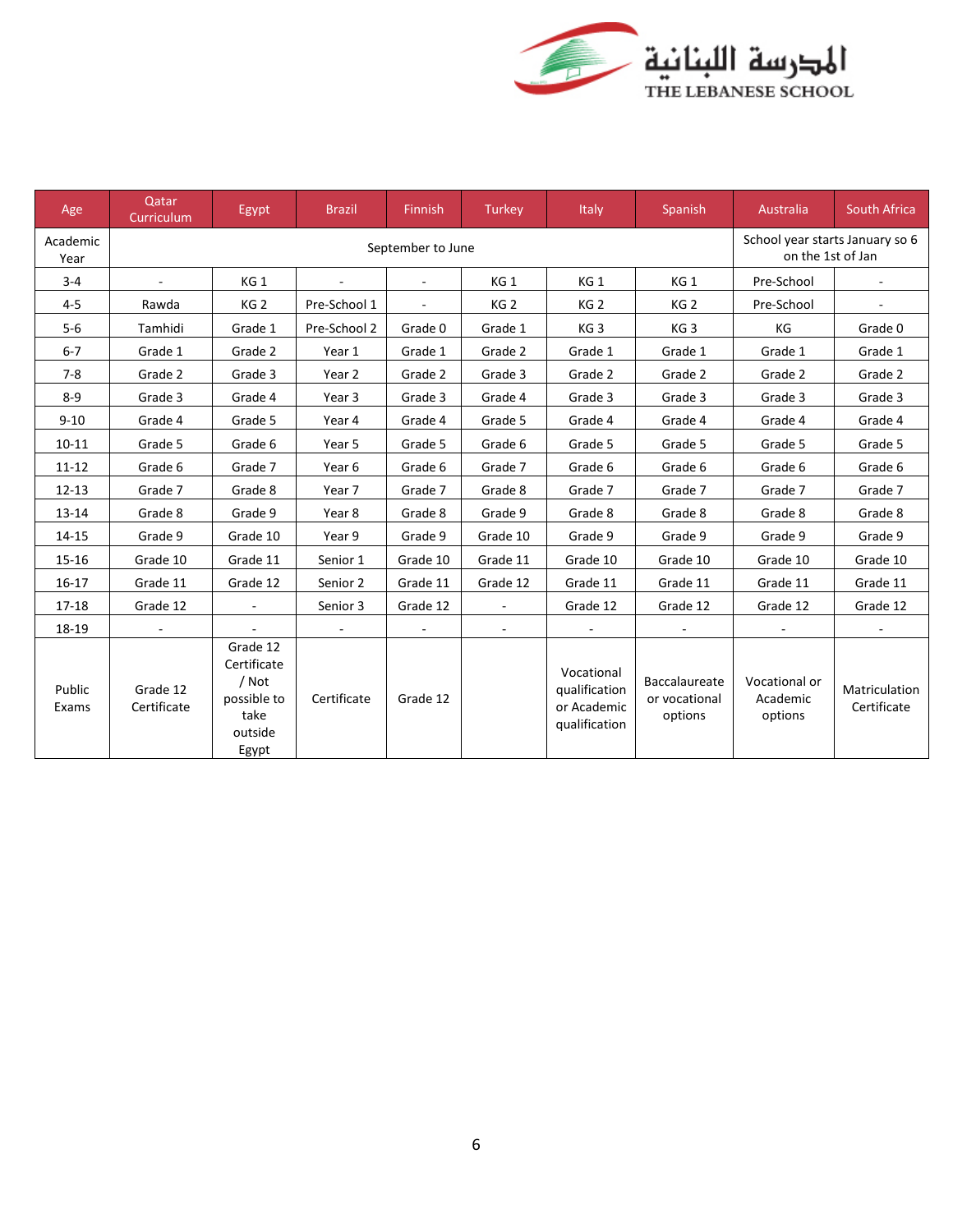

| Age              | <b>Bangladesh</b>                                    | Malaysia        | Ethiopia        | Japan                          | Scotland                              | Sudan                    | <b>Iran</b>     |
|------------------|------------------------------------------------------|-----------------|-----------------|--------------------------------|---------------------------------------|--------------------------|-----------------|
| Academic<br>Year | School year starts January so 6 on<br>the 1st of Jan |                 |                 |                                |                                       |                          |                 |
| $3 - 4$          |                                                      | KG <sub>1</sub> |                 |                                | Nursery                               | KG1                      |                 |
| $4 - 5$          | KG <sub>1</sub>                                      | KG <sub>2</sub> | KG <sub>1</sub> |                                | Prim.1                                | KG <sub>2</sub>          | KG1             |
| $5-6$            | KG <sub>2</sub>                                      | KG <sub>3</sub> | KG <sub>2</sub> |                                | Prim.2                                | Grade 1                  | KG <sub>2</sub> |
| $6 - 7$          | Grade 1                                              | Grade 1         | Grade 1         | Grade 1                        | Prim.3                                | Grade 2                  | Grade 1         |
| $7-8$            | Grade 2                                              | Grade 2         | Grade 2         | Grade 2                        | Prim.4                                | Grade 3                  | Grade 2         |
| $8 - 9$          | Grade 3                                              | Grade 3         | Grade 3         | Grade 3                        | Prim.5                                | Grade 4                  | Grade 3         |
| $9 - 10$         | Grade 4                                              | Grade 4         | Grade 4         | Grade 4                        | Prim.6                                | Grade 5                  | Grade 4         |
| $10 - 11$        | Grade 5                                              | Grade 5         | Grade 5         | Grade 5                        | Prim.7                                | Grade 6                  | Grade 5         |
| $11 - 12$        | Grade 6                                              | Grade 6         | Grade 6         | Grade 6                        | sec.1                                 | Grade 7                  | Grade 6         |
| $12 - 13$        | Grade 7                                              | Grade 7         | Grade 7         | Junior High 1                  | sec.2                                 | Grade 8                  | Grade 7         |
| $13 - 14$        | Grade 8                                              | Grade 8         | Grade 8         | Junior High 2                  | sec.3                                 | Grade 10                 | Grade 8         |
| 14-15            | Grade 9                                              | Grade 9         | Grade 9         | Junior High 3                  | sec.4                                 | Grade 11                 | Grade 9         |
| 15-16            | Grade 10                                             | Grade 10        | Grade 10        | High 1                         | sec.5                                 | Grade 12                 | Grade 10        |
| $16 - 17$        | Grade 11                                             | Grade 11        | Grade 11        | High 2                         | sec.6                                 |                          | Grade 11        |
| $17 - 18$        | Grade 12                                             | Grade 12        | Grade 12        | High 3                         | $\overline{\phantom{a}}$              | $\overline{\phantom{a}}$ | Grade 12        |
| 18-19            |                                                      |                 |                 |                                |                                       |                          | Grade 13        |
| Public<br>Exams  |                                                      |                 | Grade 12        | Secondary<br>School<br>Diploma | Higher or<br>advanced higher<br>exams |                          |                 |

**N.B: If the student has pursued an education in a school that adopts a curriculum that is not listed in the International Education Systems Equivalency table, he/she must then be registered based on his latest academic report/certificate, after considering his/her agerange. If the student's age does not match the assigned grade, the school must then enroll him/her in a lower class, after gaining the guardian's approval and notifying the Private Schools Licensing Department.**

As the school has limited seating, the applicants will be shortlisted and contacted for either an interview (Preschool) or an entrance exam (Primary and M&S). The other applicants will be on the waiting list. (The school recommends applicants apply to other schools.).

#### **A. Priority for Shortlisting**

- 1. Being a staff member's child
- 2. Being a sibling of an existing student
- 3. By date of birth (priority to the eldest applicant)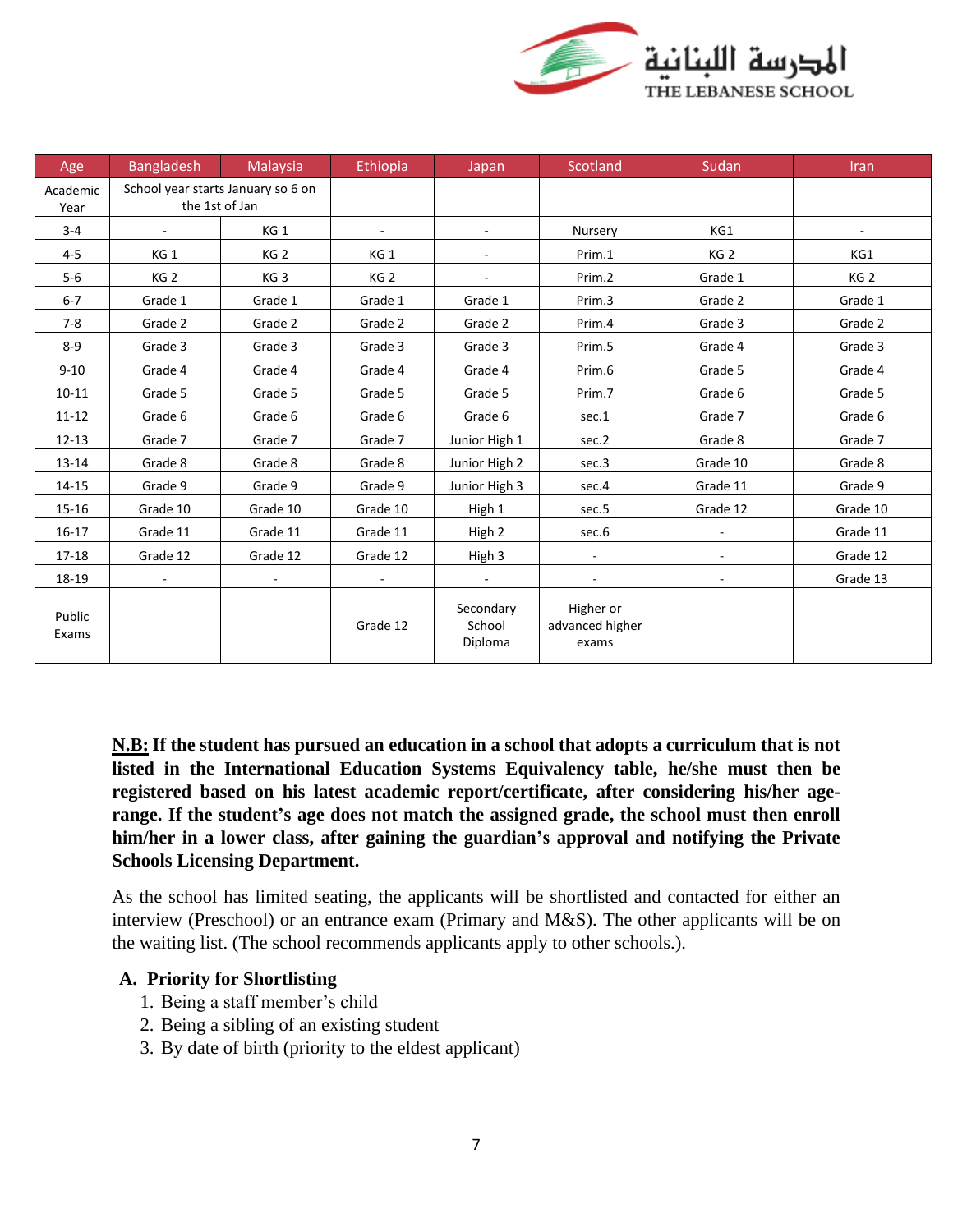

#### **B. Interview/Assessment:**

- *Kindergarten*: The school will schedule an appointment to interview the early shortlisted students, provided they are toilet-trained, to evaluate their knowledge, motor skills, and attitude. No fees are required for the interview.
- *Gr1/EB1 and above*: The school will schedule, for the shortlisted students, an appointment for an entrance exam in core subjects.
	- $\checkmark$  *Gr1/EB1*  $\rightarrow$  *GR9/EB9*: Arabic, English/French, Math
	- ✓ *Gr10/ES1→Gr11/ES2*: Chemistry, Physics, Biology, Math, Arabic, English/French
	- ✓ *Gr12-SE/ES3-SE*: Math, Sociology& Economy, Philosophy, English/French, Arabic
	- ✓ *Gr12-LS/ES3-SVT*: Chemistry, Physics, Biology, Math, Arabic, English/French
	- ✓ *Gr12-GS/ES3-SG*: Chemistry, Physics, Math, Arabic, English/French

The assessment fee is QR 320 (nonrefundable), which should be paid within the given time frame and prior to the assessment date. Afterwards, within 2 days, a confirmation email will be sent to inform the parents about the result of the entrance exam.

**NB**: If the parent fails to complete and verify their profile within one week of the confirmation email, the school has the right to cancel the application and grant the seat to another applicant.

#### **Withdrawal Process**

To withdraw a student, parents need to and fill out an online cancellation form via the following link[: https://tinyurl.com/zj4y58t4](https://tinyurl.com/zj4y58t4) or by signing a request at the registration office. Then, they need to inform the concerned head of section. Parents need to understand that:

- Any required documents should be requested from the registration officer.
- Documents will not be released until all due payments are made.

# **Transfer Process**

# • **Between LSQ Departments: (French/English and vice-versa)**

To transfer to another department, parents need to fill out the online Transfer Form on the following link: <https://forms.office.com/r/L8EMGQ6it0> or as by signing a request at the registration office.

The students will sit for a placement test in the main subjects. Depending on its results and seats availability, the transfer will take place.